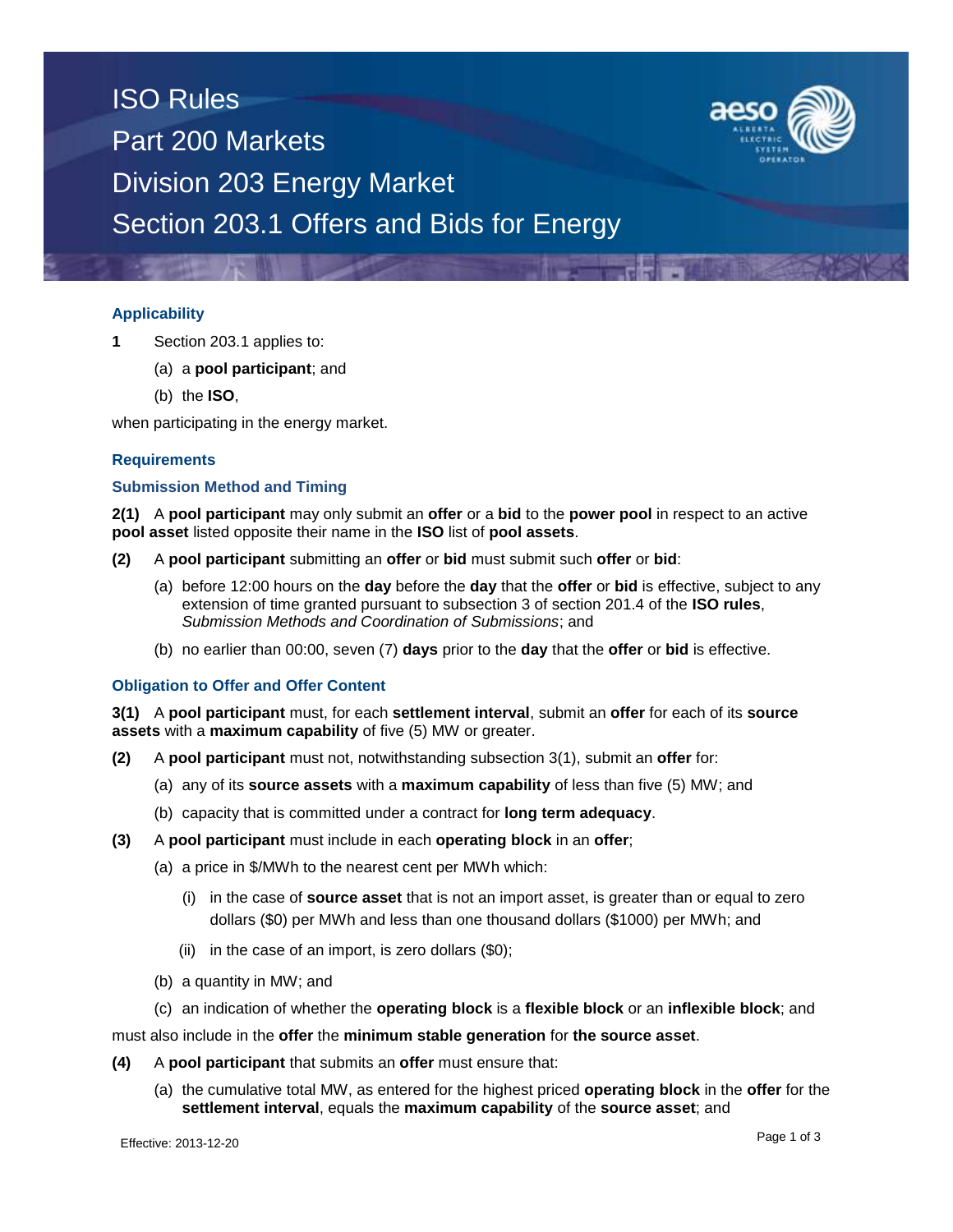# ISO Rules Part 200 Markets Division 203 Energy Market Section 203.1 Offers and Bids for Energy



(b) the **minimum stable generation** submitted for the **source asset** does not exceed the MW of the **operating block** with the lowest **offer** price for the **source asset** and a quantity greater than zero (0), including when submitted as part of a restatement under subsection 5(2) of section 203.4, *Energy Restatements*.

#### **Offers During Commissioning and Testing**

**4** Notwithstanding subsection 3(3)(a)(i), a **pool participant** that submits an **offer** for a generating **source asset** which is undergoing **commissioning** and testing under section 505.3 of the **ISO rules**, *Coordinating Synchronization, Commissioning, WECC Testing and Ancillary Services Testing* must, until the **ISO** otherwise authorizes in writing, submit a price for the **offer** of zero dollars (\$0).

#### **Available Capability**

**5** A **pool participant** that submits an **offer** must also submit the **available capability**, in MW, for each **source asset** which such **available capability** must equal the **maximum capability** of the **source asset** unless the **pool participant** has submitted an **acceptable operational reason** with the **offer**.

#### **Operating Constraints for Offers**

- **6(1)** A **pool participant** that submits an **offer** must also submit the following operating constraints:
	- (a) **ramp rate**; and
	- (b) the initial start-up time.

**(2)** A **pool participant** must submit to the **ISO** any changes to the operating constraints of a **source asset** as soon as reasonably practicable.

#### **Option to Bid and Bid Content**

- **7(1)** A **pool participant** may, for a **settlement interval**, submit a **bid** for any of its **sink assets**.
- **(2)** A **pool participant** must include in each **operating block** in a **bid**:
	- (a) a price in \$/MWh to the nearest cent per MWh which:
		- (i) in the case of a **sink asset** that is not an export asset, is greater than or equal to zero dollars (\$0) per MWh and less than one thousand dollars (\$1000) per MWh; and
		- (ii) in the case of export, is nine hundred and ninety-nine dollars and ninety-nine cents (\$999.99); and
	- (b) a quantity in MW.

(3) A **pool participant** that submits a **bid** must ensure that the total MW in the **bid** do not exceed the peak load of the **sink asset**.

#### **Standing Submission**

**8(1)** A **pool participant** may create a standing submission, being an **offer** or **bid** that remains in place until the **pool participant** changes it.